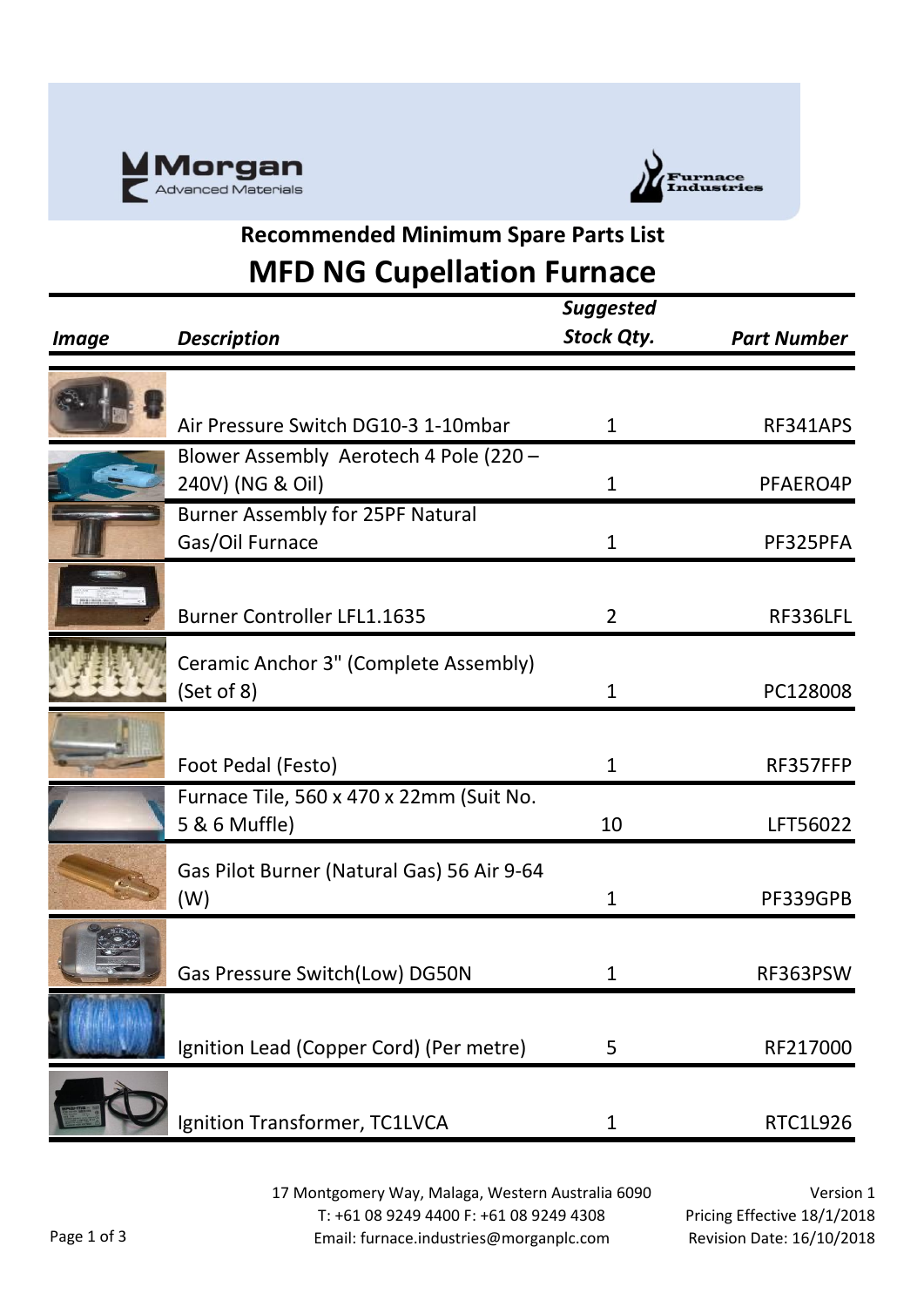



## **Recommended Minimum Spare Parts List MFD NG Cupellation Furnace**

| <i><b>Image</b></i> | <b>Description</b>                                   | <b>Suggested</b><br><b>Stock Qty.</b> | <b>Part Number</b> |
|---------------------|------------------------------------------------------|---------------------------------------|--------------------|
|                     | Muffle No.5 Large "D" Mould, Slotted                 |                                       |                    |
|                     | Vent                                                 | $\overline{2}$                        | <b>FMUFFLW5</b>    |
|                     | Superwool Ceramic Fibre Blanket 25mm<br>7.6m x 610mm | $\mathbf{1}$                          | JB128025           |
|                     | Solenoid Valve, Pilot (NG) DIN Plug                  | $\mathbf{1}$                          | <b>RF210FF7</b>    |
|                     | Spark Plug (Igniter) (NG & Oil)                      | $\overline{2}$                        | RF338SPI           |
|                     | Speed Controller ABB 0.75KW                          | $\mathbf{1}$                          | <b>RF37775C</b>    |
|                     | Temperature Controller RKC100CB                      | $\mathbf{1}$                          | RF381RKC           |
|                     | Thermocouple Element, 230mm plus<br>75mm, Type "K"   | 6                                     | PC101LCF           |
|                     | Thermocouple Sheath (Inner) 250 x<br>10mm            | 4                                     | RC102CFE           |
|                     | Thermocouple Sheath (Outer) 250 x<br>15mm            | 4                                     | RC103CFE           |
|                     | Toggle Switch On/Off, High/Low                       | $\mathbf{1}$                          | RA93A401           |
|                     | U.V. Amp Meter                                       | $\mathbf 1$                           | RF373UVA           |

17 Montgomery Way, Malaga, Western Australia 6090 T: +61 08 9249 4400 F: +61 08 9249 4308 Email: furnace.industries@morganplc.com

Version 1 Pricing Effective 18/1/2018 Revision Date: 16/10/2018